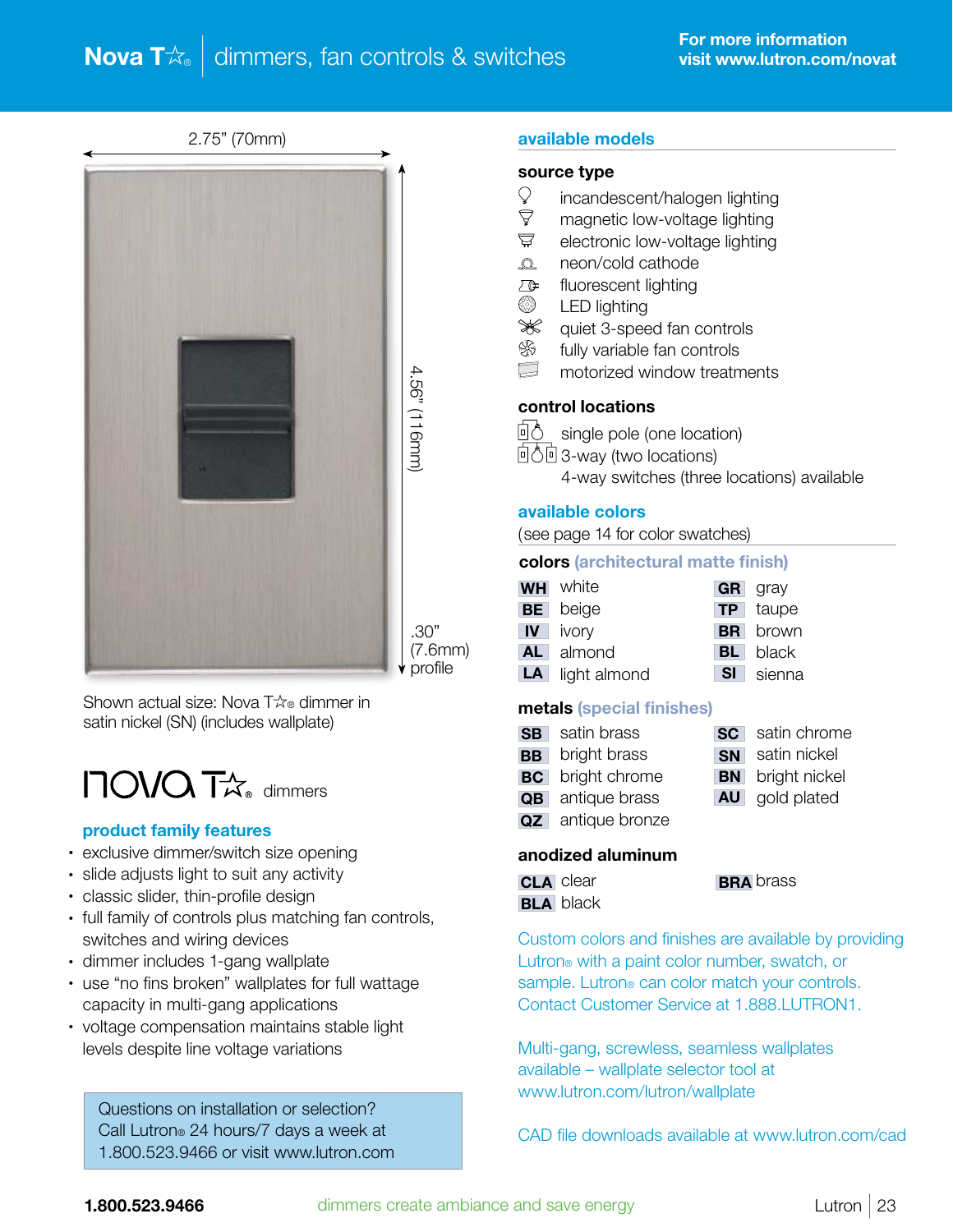# slide-to-off dimmers (single pole)



- slide up to brighten, down to dim
- small control shown
- large control measures 4.56" x 4.56" (fits into a 1-gang backbox)
- NT-2000- requires a 2-gang backbox

#### incandescent/halogen (small control)

|             | $\frac{1}{2}$                        |                |
|-------------|--------------------------------------|----------------|
| single pole | 600W                                 | <b>NT-600-</b> |
| single pole | 1000W                                | NT-1000-       |
|             | incandescent/halogen (large control) |                |
| single pole | 1500W                                | NT-1500-       |
| single pole | 1950W                                | NT-2000-       |

For NT-2000- installations all side sections (fins) must remain intact.

# magnetic low-voltage (small control)

| single pole             | 120 <sub>V</sub>                     | <b>NTLV-600-</b>            |
|-------------------------|--------------------------------------|-----------------------------|
|                         | 600 VA (450 W)                       |                             |
| single pole             | 120 <sub>V</sub>                     | <b>NTLV-1000-</b>           |
|                         | 1000 VA (800 W)                      |                             |
| $277V^*$<br>single pole |                                      | NTLV-600-277-               |
|                         | 600 VA (450 W)                       |                             |
| single pole             | $277V^*$                             | NTLV-1000-277-              |
|                         | 1000 VA (800 W)                      |                             |
|                         | magnetic low-voltage (large control) |                             |
| single pole             |                                      | 1500 VA (1200 W) NTLV-1500- |

Suggested maximum lighting load for magnetic low-voltage dimming is 450W for 600VA products, 800W for 1000VA products, and 1200W for 1500VA products to allow for transformer losses.

| electronic low-voltage* (small control) |      |                   |  |
|-----------------------------------------|------|-------------------|--|
| single pole                             | 300W | <b>NTELV-300-</b> |  |
| single pole                             | 600W | <b>NTELV-600-</b> |  |

\* requires neutral wire connection

See page 23 for available colors. To order, add color suffix to model number. Example: NT-600- WH

# fluorescent dimming with Hi-lume®, Compact SE<sub>™</sub>, Eco-10®, EcoSystem® ballasts, and Hi-lume® LED



- use with Lutron® 3-wire line-voltage control electronic dimming ballasts
- please refer to the Lutron® Fluorescent Dimming Systems Selection Guide (P/N 366-002) for more information
- no derating if ganged

#### fluorescent<sup>\*</sup> (small control)

| single pole 120V 16A |  | <b>NTF-10-</b> |
|----------------------|--|----------------|
| single pole 277V 8A  |  | NTF-10-277-    |

| <b>LED</b> with Hi-lume® LED driver only* | <b>NEW</b> |                |
|-------------------------------------------|------------|----------------|
| single pole 120V 16A                      |            | <b>NTF-10-</b> |
| single pole 277V 8A                       |            | NTF-10-277-    |

# fluorescent dimming with Tu-Wire® ballasts



- use with Lutron® Tu-Wire® line-voltage control electronic dimming ballasts
- for information on using Lutron® dimmers to control Advance® Mark 10® dimming ballasts, visit the Lutron® website at www.lutron.com/advance
- must be derated if ganged

# fluorescent Tu-Wire<sup>®</sup> (small control)

| single pole 120V 5A  |  | NTFTU-5A-            |
|----------------------|--|----------------------|
| single pole 277V* 5A |  | <b>NTFTU-5A-277-</b> |

\* requires neutral wire connection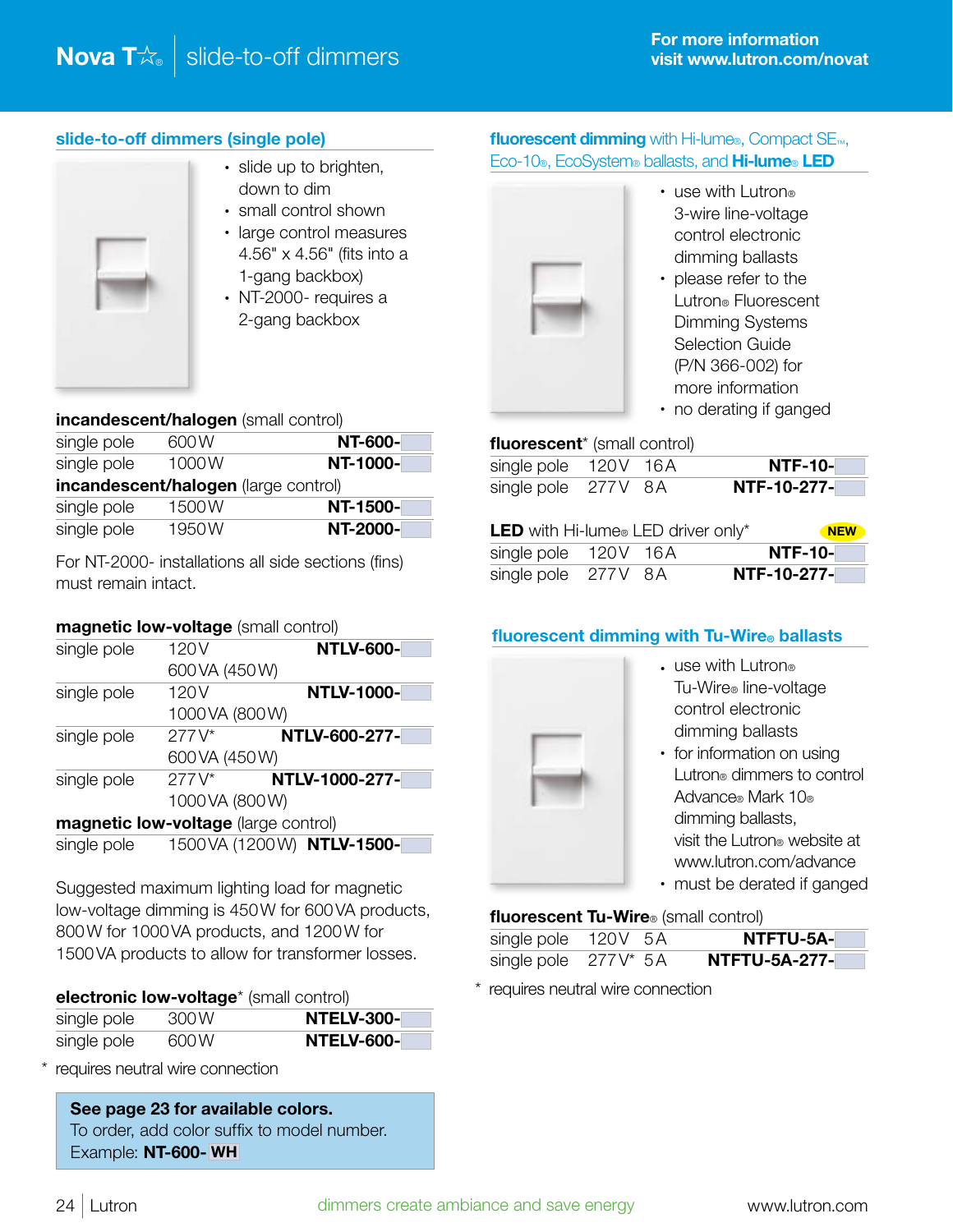# Omnislide two-location slide-to-off dimmers



- slide up to brighten, down to dim
- two-location dimming (provides dimming from each location)
- for all other load types use with HP 2•4•6 (page 171)

#### incandescent/halogen (small control)

| base unit | 600 W                               | <b>NTB-600-</b>  |
|-----------|-------------------------------------|------------------|
| base unit | 1000W                               | <b>NTB-1000-</b> |
|           | auxiliary unit (use with base unit) | <b>NTA-2-</b>    |

For two-location incandescent/halogen dimming, use one base unit (NTB-600-, NTB-1000-) with one auxiliary unit (NTA-2-). For two-location control of other load types use NTB-600- and NTA-2- with Hi-Power 2•4•6.

# fluorescent dimming with TVE<sub>™</sub> 0-10 V ballasts and LED dimming with 0-10 V drivers



- $\cdot$  use with Lutron® PP-20, P120, P277, P347
- no derating if ganged
- for information on using Lutron® dimmers to control: Advance® Mark 7® dimming ballasts visit the Lutron® website at www.lutron.com/advance; Universal® dimming ballasts, visit the Lutron® website at www.lutron.com/universal

fluorescent 0-10V (small control)

| single pole | 60 ballasts/16A | <b>NTFTV-</b> |
|-------------|-----------------|---------------|
|             |                 |               |

**LED** with PP-20 (0-10 VDC sink control)  $N$ single pole 30 mA/16A **NTFTV-**120/277 V **\* 111 IV-**<br>120/277 V

See page 23 for available colors. To order, add color suffix to model number. Example: NTB-600- WH

# preset dimmers/3-way



- button turns on/off
- slide up to brighten, down to dim
- large control measures 4.56" x 4.56" (fits into a 1-gang backbox)
- small control shown

| incandescent/halogen (small control) |  |                 |  |
|--------------------------------------|--|-----------------|--|
| single pole/3-way 600W               |  | <b>NT-603P-</b> |  |
| single pole/3-way 1000W              |  | NT-1003P-       |  |
| incandescent/halogen (large control) |  |                 |  |

# single pole/3-way  $1500W$  NT-1503P-

#### magnetic low-voltage (small control)

| single pole/3-way 600VA                     |         | <b>NTLV-603P-</b>  |
|---------------------------------------------|---------|--------------------|
|                                             | (450W)  |                    |
| single pole/3-way 1000VA                    |         | <b>NTLV-1003P-</b> |
|                                             | (800W)  |                    |
| <b>magnetic low-voltage</b> (large control) |         |                    |
| single pole/3-way 1500VA                    |         | <b>NTLV-1503P-</b> |
|                                             | (1200W) |                    |
|                                             |         |                    |

Suggested maximum lighting load for magnetic low-voltage dimming is 450W for 600VA products, 800W for 1000VA products and 1200W for 1500VA, to allow for transformer losses.

# fluorescent (small control)\*

| 3-way, 120V | 8A  | <b>NTF-103P-</b> |
|-------------|-----|------------------|
| 3-way, 277V | 6 A | NTF-103P-277-    |

| <b>LED</b> (with Hi-lume <sup>®</sup> LED driver only) <sup>*</sup> |     |                  | <b>NEW</b> |
|---------------------------------------------------------------------|-----|------------------|------------|
| 3-way, 120V                                                         | 8 A | <b>NTF-103P-</b> |            |
| 3-way, 277 V                                                        | 6 A | NTF-103P-277-    |            |

For 3-way and 4-way switching use NT-3PSand NT-4PS- or other mechanical switches.